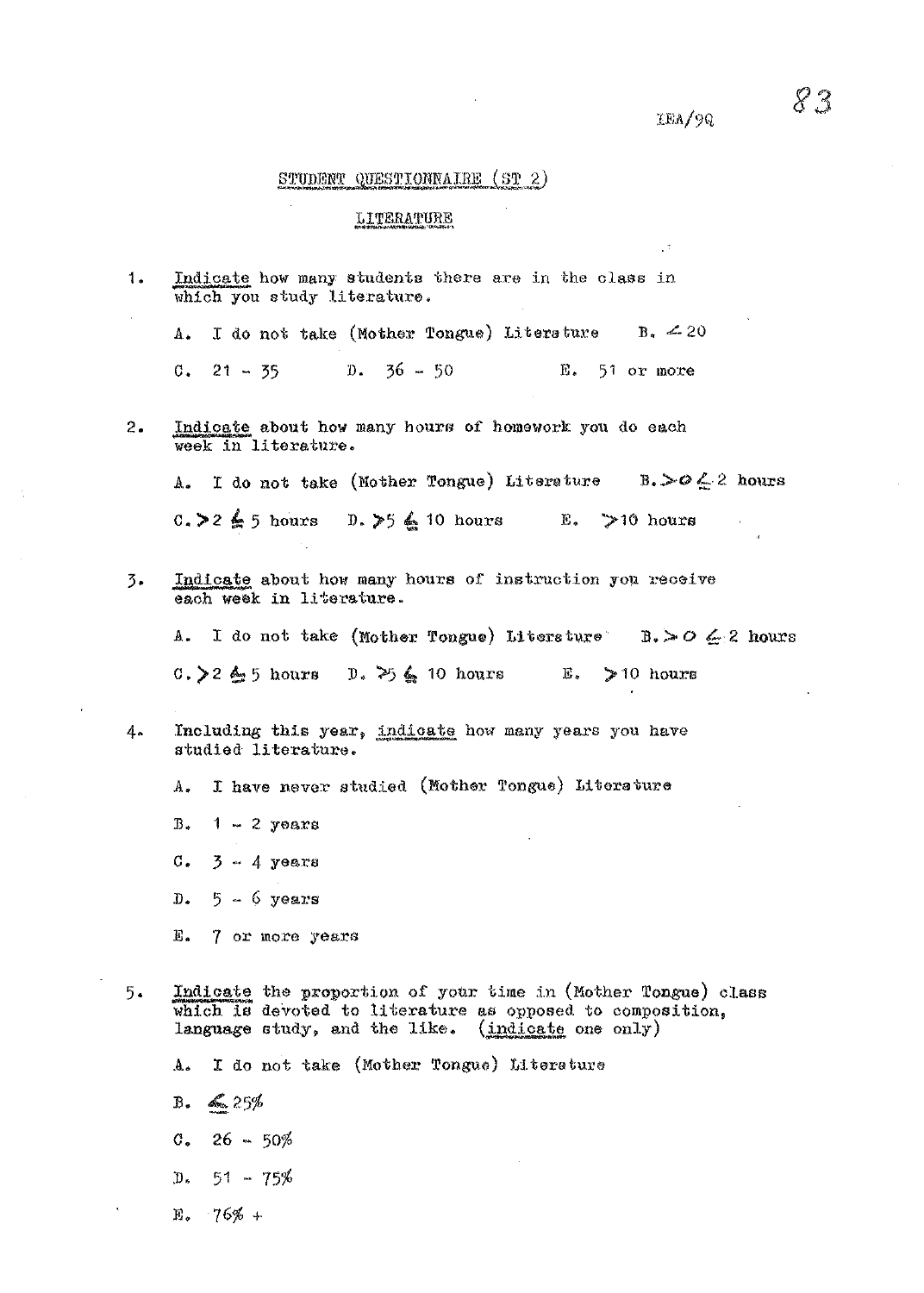Indicate how often class time is devoted to studying each of the following  $(Q. 6-10)$ 

## 6. Poetry

- I do not take (Mother Tongue) Litersture A.,
- **B.** rarely or never
- C. occasionally, but less than once a week
- D. regularly, about once a week
- Ê. several times a week

### $7.$ Drama

- I do not take (Mother Tongue) Literature Α.
- $B$ . rarely or never
- $\mathfrak{c}.$ occasionally, but less than once a week
- $D<sub>1</sub>$ regularly, about once a week
- 再. several times a week

### $B_{\star}$ Prose Fiction

- I do not take (Mother Tongue) Literature A.,
- $B<sub>o</sub>$ rarely or never
- $\mathbb{C}$ . occasionally, but less then once a week
- $\mathbb{D}$  . regularly, about once a week
- $\mathbf{E}$  . several times a week

9. Prose non-fiction (essay, biography, and belles lettres)

- I do not take (Mother Tongue) Literature A.
- $B<sub>o</sub>$ rarely or never
- $\sigma$ . occasionally, but less than once a week
- D. regularly, about once a week
- **B.** several times a week
- $10.$ Mass Media (Movies, television)
	- A. I do not take (Mother Tongue) Literature
	- $B<sub>o</sub>$ rarely or never
	- С. occasionally, but less than once a week
	- $\boldsymbol{D}$  . regularly, about once a week
	- $E_{\infty}$ several times a week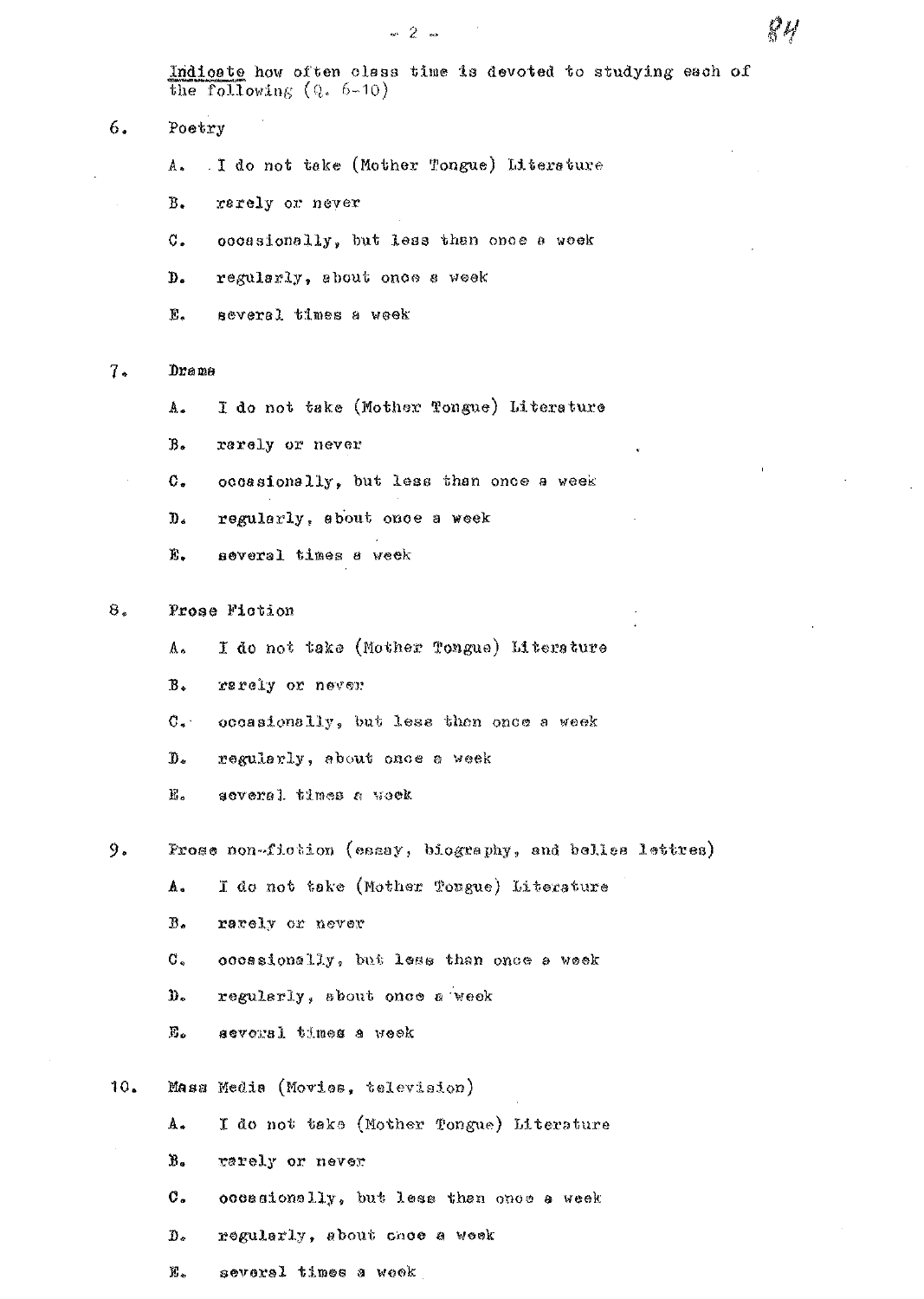- Indicate which of the following types of books is most 11. frequently used in your literature classes. (indicate one)
	- $\mathbb{A}_\bullet$ I do not take (Mother Tongue) Literature
	- $B<sub>0</sub>$ Anthologies
	- $\mathcal{C}$ . Individual editions for each work or author
	- Both anthologies and individual editions equally  $\mathbf{D}$ .
	- F. Impossible to say what is most frequently used
- Indicate the extent you have to write about literature.  $12.$  $(indiode one)$ 
	- $A_{\bullet}$ I do not take (Mother Tongue) Literature
	- $B^*$ never
	- $C_{\bullet}$ one or two papers during the school year
	- $D<sub>o</sub>$ sbeut one paper per month
	- $E<sub>o</sub>$ one or more papers per week
- $13.$ Indicate the extent you have to read literature aloud, either singly or in groups.

I do not take (Mother Teague) Literature A.

 $\mathbb{B}$ . rarely or never

 $\mathfrak{C}$ . occasionally

frequently  $\mathbf{D}$ .

 $14.$ Indicate the extent you have to recite passages of literature from memory.

I do not take (Mother Tongue) Literature A.

 $B<sub>a</sub>$ rarely or never

occasionally  $C_{\bullet}$ 

- irequently  $D_{\bullet}$
- $15.$ Indicate whether or not you take part in amateur dramatics or school dramatics in any way?
	- A. Yes

 $B<sub>a</sub>$ No